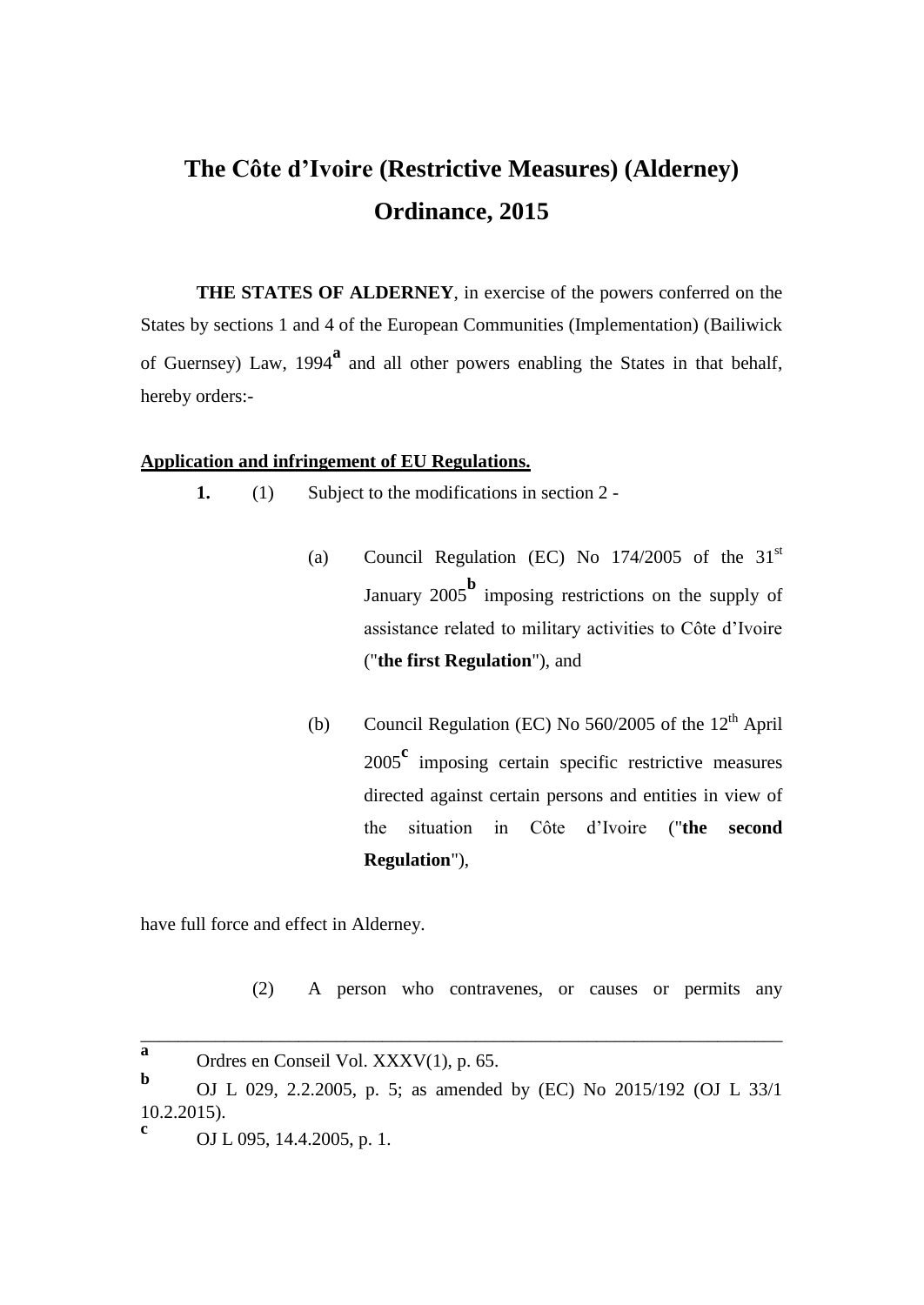contravention of, any of the prohibitions in or requirements of the EU Regulations is guilty of an offence.

# **Modification of Regulations.**

- **2.** The modifications referred to in section 1 are as follows
	- (a) Article 8 of the first Regulation and Articles 11, 12 and 12a of the second Regulation shall not apply,
	- (b) a reference to the competent authority of a Member State shall be construed so as to include the Policy Council,
	- (c) a reference to the obligation of a competent authority of a Member State, or Member State, to inform or notify shall be construed as an obligation on the part of the Policy Council to inform or notify one of Her Majesty's Principal Secretaries of State,
	- (d) a reference to the obligation of any natural or legal person, entity or body to transmit information to the Commission shall be construed as an obligation to transmit such information to the Policy Council,
	- (e) a reference to a Member State shall be construed so as to include Alderney,
	- (f) a reference to the Union shall be construed so as to include Alderney,
	- (g) a reference to a vessel under the jurisdiction of a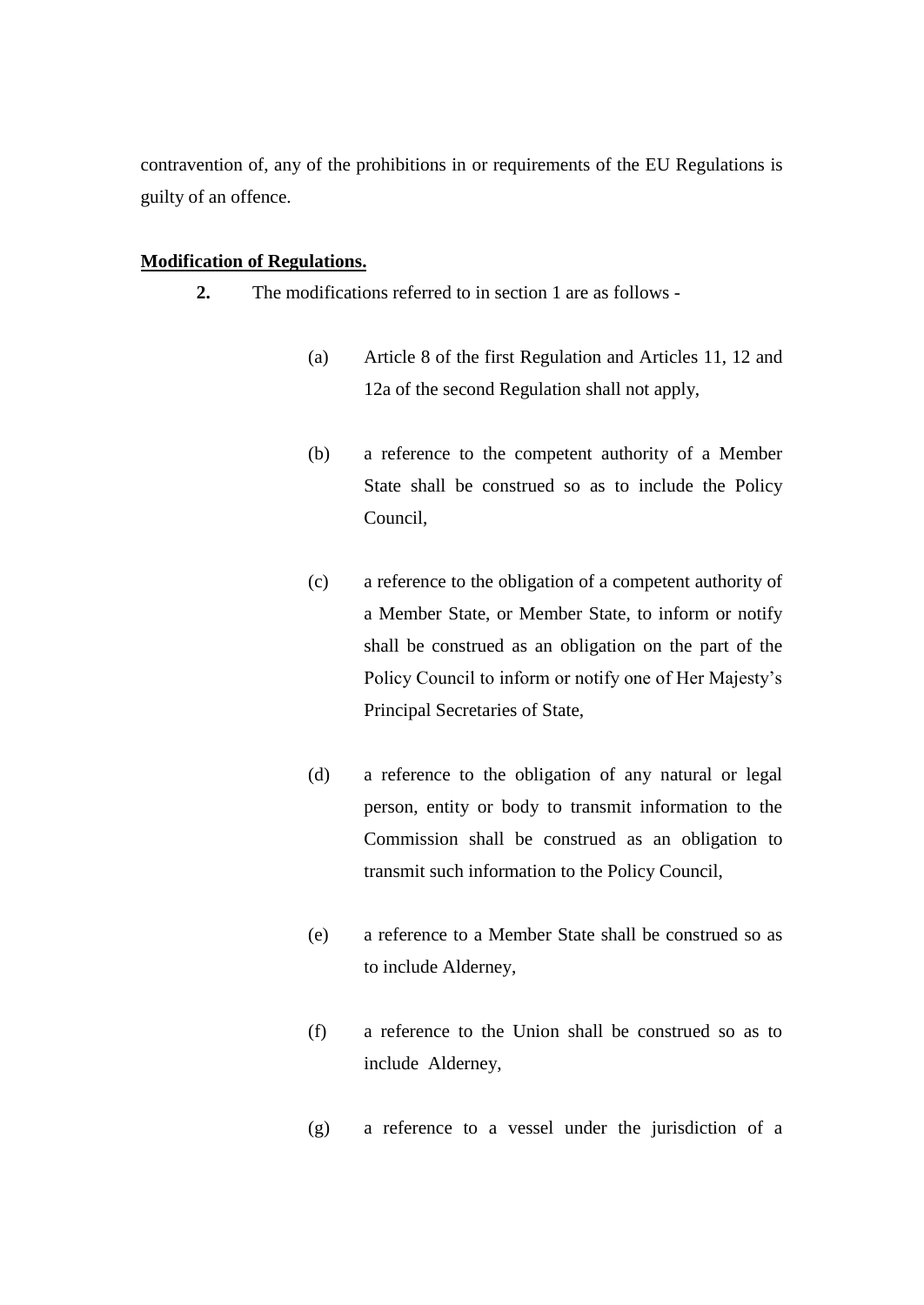Member State shall be construed so as to include a Guernsey ship and a Guernsey fishing vessel,

- (h) a reference to an aircraft under the jurisdiction of a Member State shall be construed so as to include an aircraft registered on the Register of Aircraft established under the Aviation Registry (Guernsey) Law, 2013**<sup>d</sup>** ,
- (i) a reference to the territory of the Union and its airspace shall be construed so as to include Alderney, its airspace and the territorial waters adjacent thereto, and
- (j) the inclusion of any natural or legal person, entity or body in any list provided for by the first Regulation shall be subject to any annulment of the first Regulation in its application to that person, entity or body by the Court of Justice of the European Union and having effect in the European Union for the time being.

## **Appeals against decisions of Policy Council.**

**3.** (1) A person aggrieved by a decision of the Policy Council made under the EU Regulations may appeal to the Ordinary Court against that decision on the grounds that -

- (a) the decision was ultra vires or there was some other error of law,
- (b) the decision was unreasonable,

\_\_\_\_\_\_\_\_\_\_\_\_\_\_\_\_\_\_\_\_\_\_\_\_\_\_\_\_\_\_\_\_\_\_\_\_\_\_\_\_\_\_\_\_\_\_\_\_\_\_\_\_\_\_\_\_\_\_\_\_\_\_\_\_\_\_\_\_\_ **d**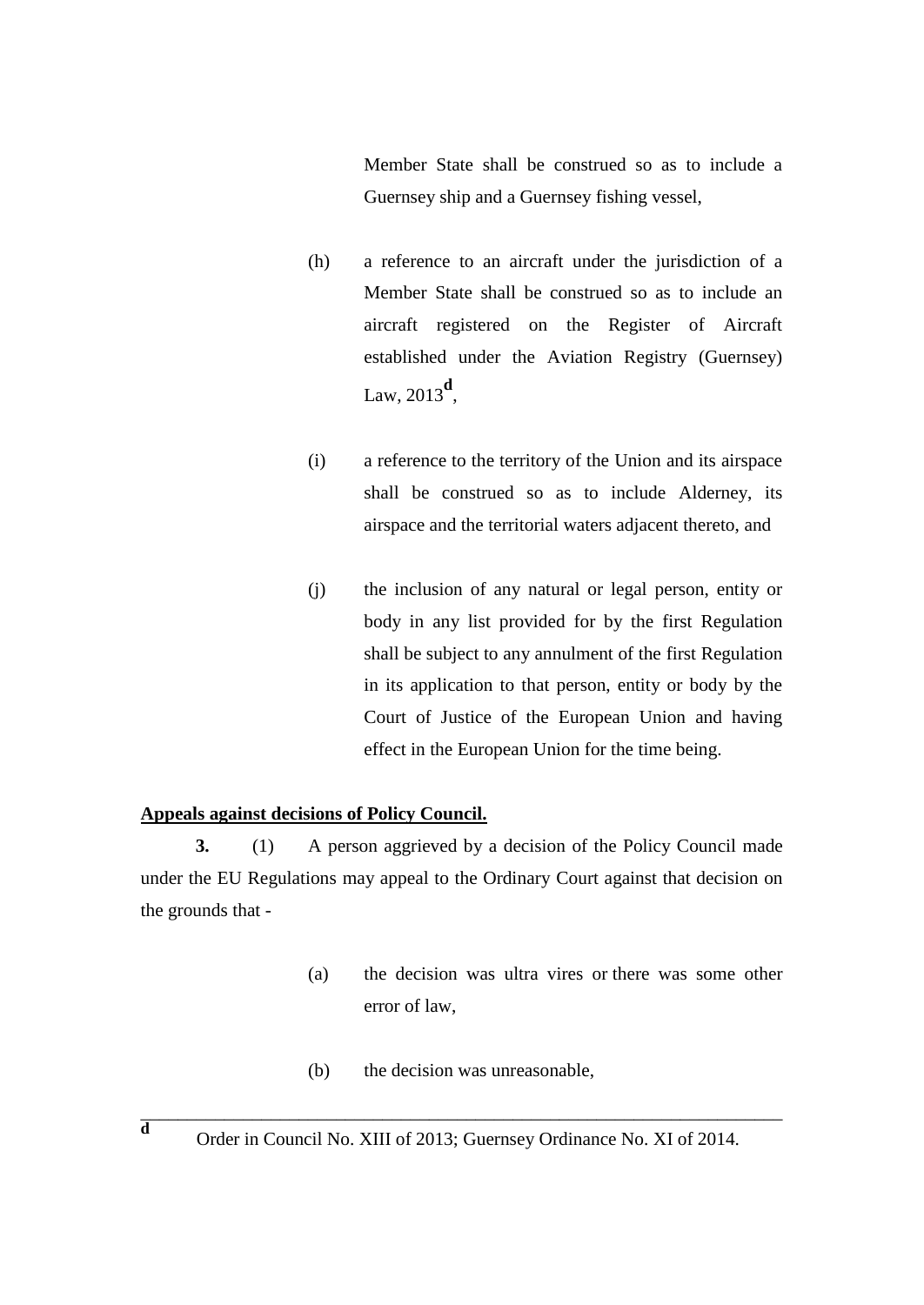- (c) the decision was made in bad faith,
- (d) there was a lack of proportionality, or
- (e) there was a material error as to the facts or as to the procedure.
- (2) An appeal under this section shall be instituted
	- (a) within a period of 28 days immediately following the date of the decision of the Policy Council (or such other period as the Ordinary Court may in any particular case direct), and
	- (b) by summons served on the Chief Minister stating the grounds and material facts on which the appellant relies.

(3) The Chief Minister may, where an appeal under this section has been instituted, apply to the Ordinary Court, by summons served on the appellant, for an order that the appeal shall be dismissed for want of prosecution; and, on hearing the application, the Court may -

- (a) dismiss the appeal or dismiss the Chief Minister's application (in either case on such terms and conditions as the Court may direct), or
- (b) make such other order as the Court considers just,

and the provisions of this subsection are without prejudice to the inherent powers of the Royal Court or to the provisions of rule 52(3) of the Royal Court Civil Rules,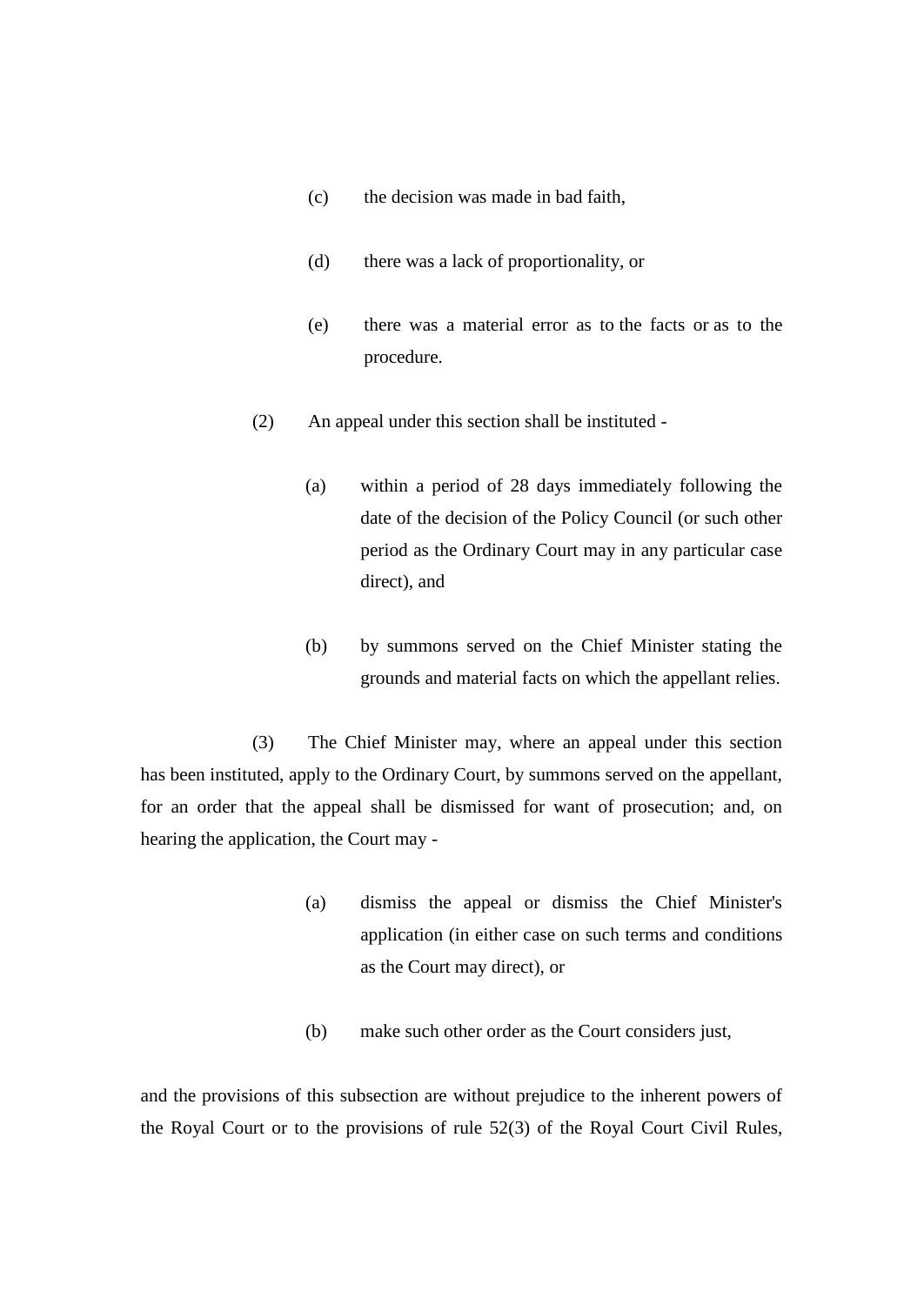- (4) On an appeal under this section the Ordinary Court may
	- (a) set the decision of the Policy Council aside and, if the Court considers it appropriate to do so, remit the matter to the Policy Council with such directions as the Court thinks fit, or
	- (b) confirm the decision, in whole or in part.

(5) On an appeal under this section the Ordinary Court may, upon the application of the appellant, and on such terms as the Court thinks just, suspend or modify the operation of the decision in question, pending the determination of the appeal.

(6) An appeal from a decision of the Ordinary Court made on an appeal under this section lies, with leave of the Ordinary Court or Court of Appeal, to the Court of Appeal on a question of law.

(7) Section 21 of the Court of Appeal (Guernsey) Law, 1961**<sup>f</sup>** ("powers of a single judge") applies to the powers of the Court of Appeal to give leave to appeal under subsection (6) as it applies to the powers of the Court of Appeal to give leave to appeal under Part II of that Law.

## **Powers to obtain information.**

**4.** The Schedule has effect in order to facilitate the obtaining, by or on behalf of the Policy Council, of information and documents for the purpose of

\_\_\_\_\_\_\_\_\_\_\_\_\_\_\_\_\_\_\_\_\_\_\_\_\_\_\_\_\_\_\_\_\_\_\_\_\_\_\_\_\_\_\_\_\_\_\_\_\_\_\_\_\_\_\_\_\_\_\_\_\_\_\_\_\_\_\_\_\_

<sup>2007</sup>**<sup>e</sup>** .

**e** O.R.C. No. IV of 2007; amended by No. II of 2008. **f**

Ordres en Conseil Vol. XVIII, p. 315.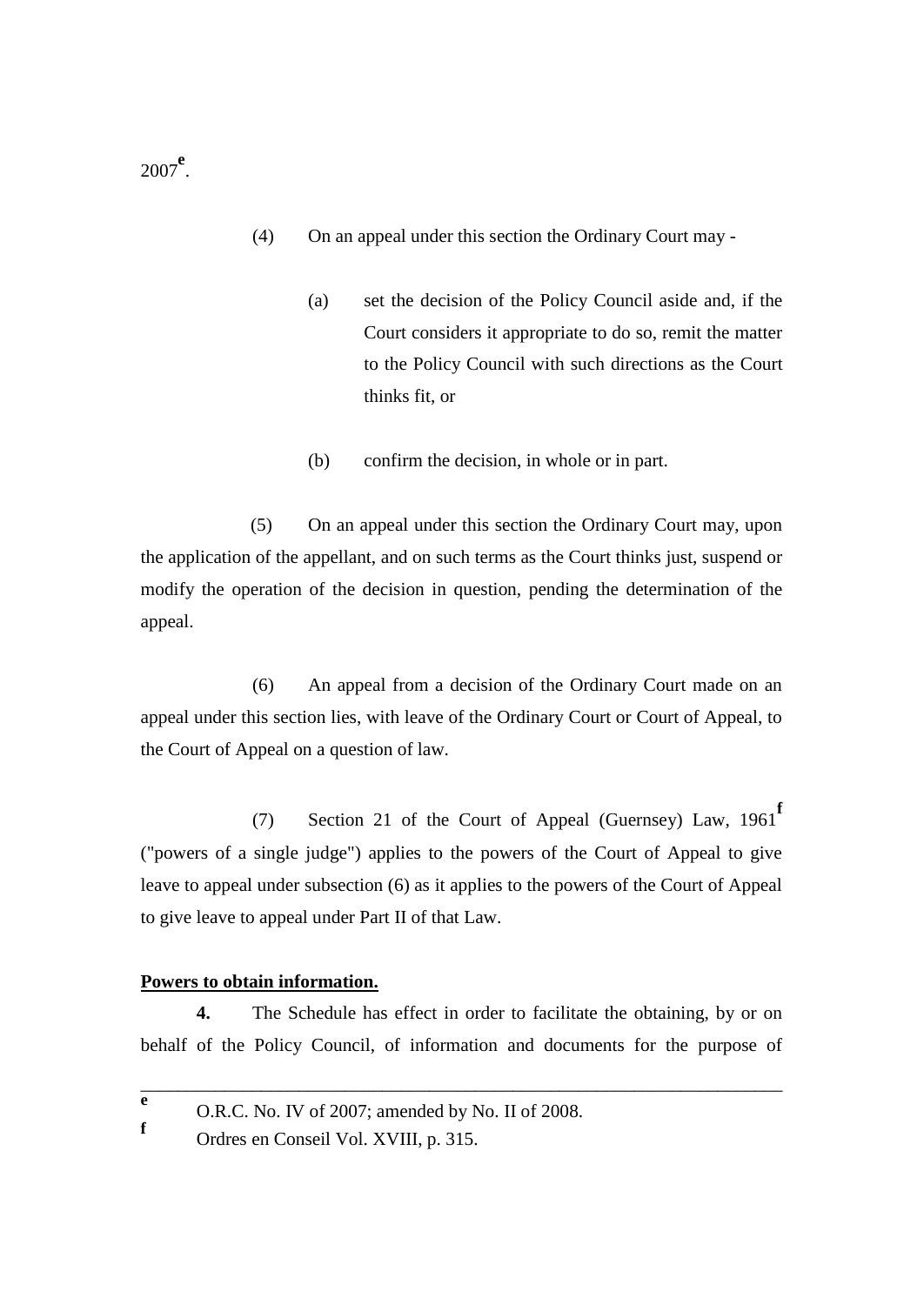ensuring compliance with the EU Regulations.

## **Failure to provide information or to co-operate.**

**5.** A person who, without reasonable excuse, fails to comply with any obligation to provide information to or co-operate with the Policy Council in the exercise of any power to request or demand the provision of information, or the cooperation of any person, under any article of the EU Regulations is guilty of an offence.

## **Furnishing of false information etc.**

**6.** A person who in purported compliance with any article of the EU Regulations intentionally furnishes any false information, document or explanation, or recklessly furnishes any information, document or explanation which is false, is guilty of an offence.

## **Penalties and proceedings.**

**7.** (1) A person guilty of an offence under -

- (a) section  $1(2)$ , 5 or 6, or
- (b) paragraph 2(b) or (c) of the Schedule,

is liable -

- (i) on conviction on indictment, to imprisonment for a term not exceeding two years, to a fine, or to both,
- (ii) on summary conviction, to imprisonment for a term not exceeding three months, to a fine not exceeding level 5 on the uniform scale, or to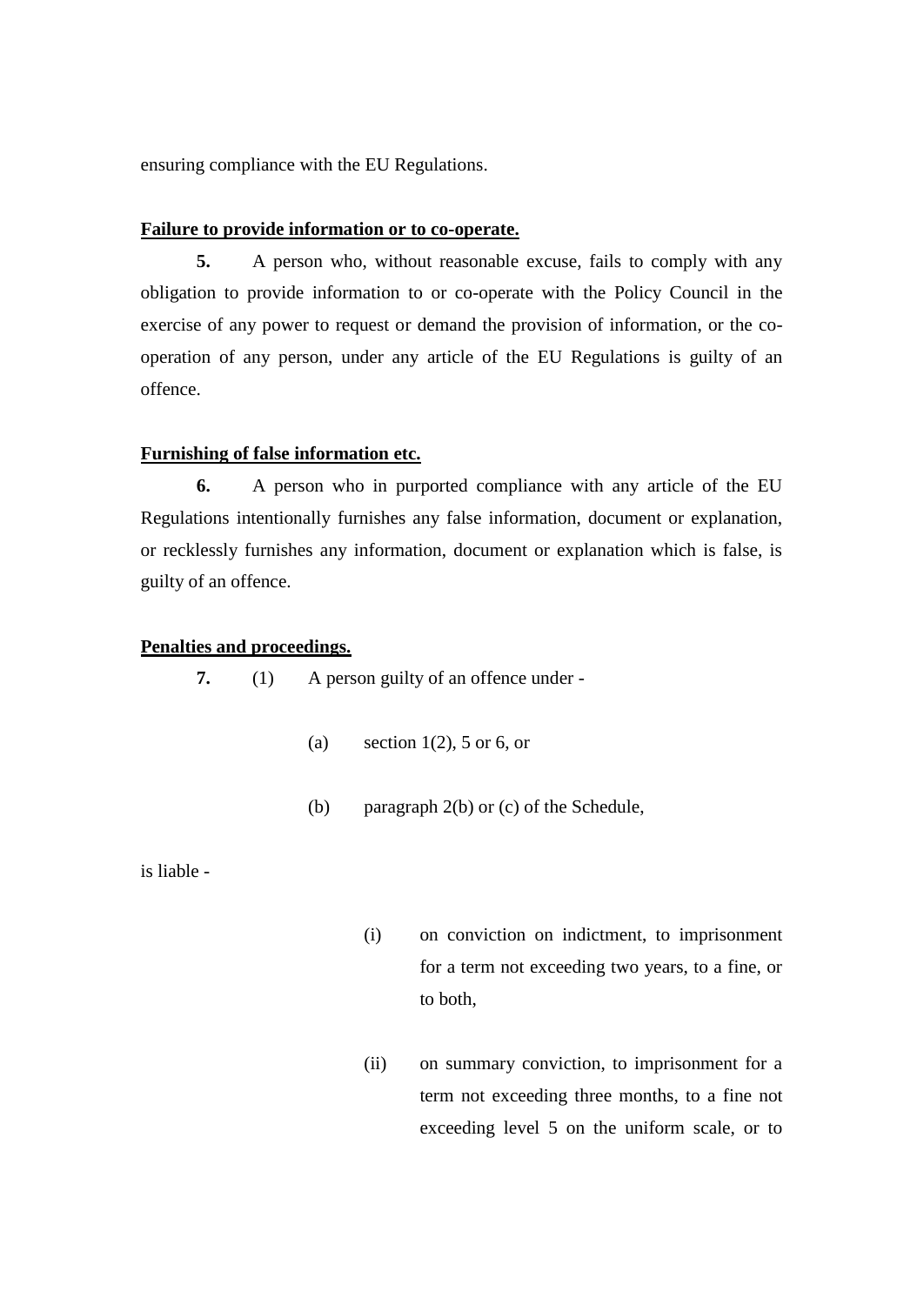(2) A person guilty of an offence under paragraph 2(a) or 3(2) of the Schedule is liable on summary conviction to imprisonment for a term not exceeding three months, to a fine not exceeding level 5 on the uniform scale, or to both.

#### **Offences by legal persons and unincorporated bodies.**

**8**. (1) Where a legal person is guilty of an offence under this Ordinance, and the offence is proved to have been committed with the consent or connivance of, or to be attributable to any neglect on the part of -

- (a) any director, manager, secretary or other similar officer, or any foundation official, of the legal person, or
- (b) any person purporting to act in any such capacity,

he as well as the legal person is guilty of the offence and may be proceeded against and punished accordingly.

(2) Where the affairs of a legal person are managed by its members, subsection (1) applies in relation to the acts and defaults of a member in connection with his functions of management as if he were a director.

(3) Where an offence under this Ordinance is committed by an unincorporated body and is proved to have been committed with the consent or connivance of, or to be attributable to any neglect on the part of -

- (a) in the case of a partnership, any partner,
- (b) in the case of any other unincorporated body, any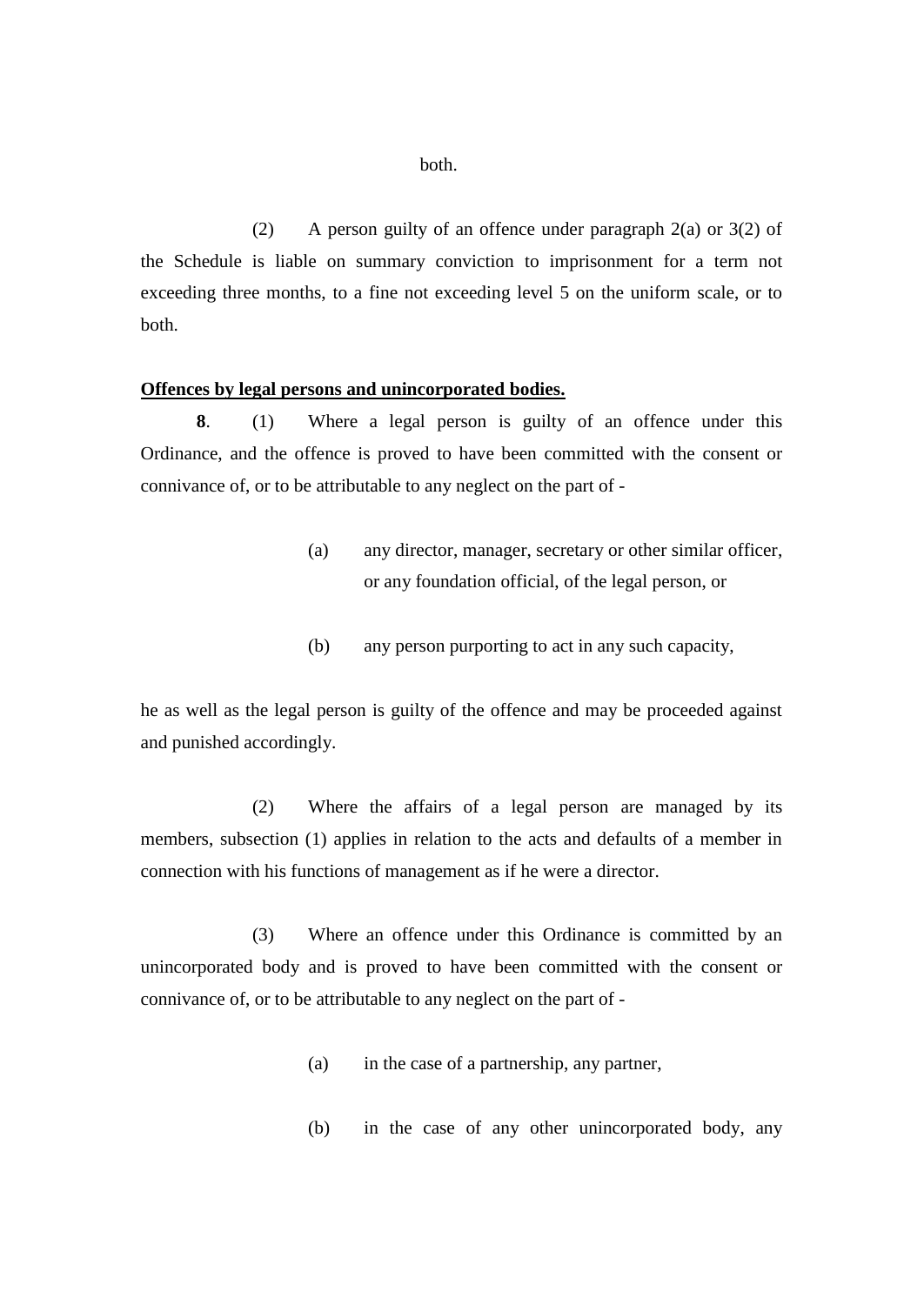officer of that body who is bound to fulfil any duty whereof the offence is a breach or, if there is no such officer, any member of the committee or other similar governing body, or

(c) any person purporting to act in any capacity described in paragraph (a) or (b),

that person as well as the unincorporated body is guilty of the offence and may be proceeded against and punished accordingly.

(4) Where an offence under this Ordinance is alleged to have been committed by an unincorporated body, proceedings for the offence shall be brought in the name of that body and not in the name of any of its members.

(5) A fine imposed on an unincorporated body on its conviction of an offence under this Ordinance shall be paid from the funds of that body.

# **Certain provisions of Customs and Excise Law applicable.**

**9.** (1) Section 55 of the Customs and Excise (General Provisions) (Bailiwick of Guernsey) Law, 1972**<sup>g</sup>** applies to the detention of a person for an offence under section 1 as it applies to the detention of a person for an offence under the customs Laws or excise Laws.

(2) Sections 61 to 65 of the Customs and Excise (General Provisions) (Bailiwick of Guernsey) Law, 1972 apply in relation to offences, fines, penalties and proceedings for offences under this Ordinance as they apply to offences, fines, penalties and proceedings for offences under the customs Laws or excise Laws.

\_\_\_\_\_\_\_\_\_\_\_\_\_\_\_\_\_\_\_\_\_\_\_\_\_\_\_\_\_\_\_\_\_\_\_\_\_\_\_\_\_\_\_\_\_\_\_\_\_\_\_\_\_\_\_\_\_\_\_\_\_\_\_\_\_\_\_\_\_

**g** Ordres en Conseil Vol. XXIII, p. 573; Vol. XXXIII, p. 217; Order in Council No. X of 2004.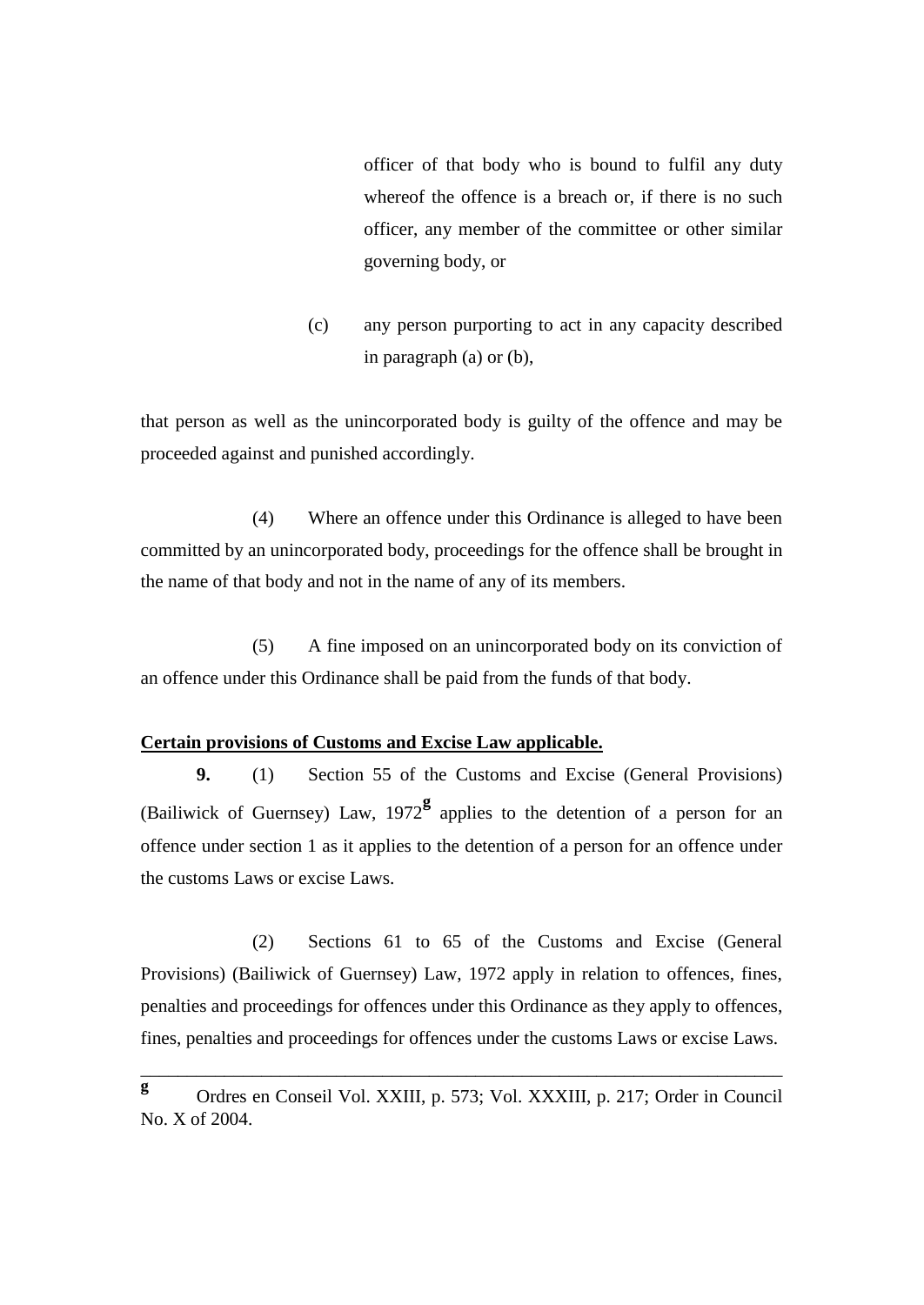## **Interpretation.**

-

**10.** (1) In this Ordinance, except where the context requires otherwise

"**advocate**" means an advocate of the Royal Court of Guernsey,

"**Bailiff**" includes the Bailiff, the Deputy Bailiff, a Lieutenant Bailiff, a Juge-Délégué and a Judge of the Royal Court,

"**contravention**" includes failure to comply, and cognate expressions shall be construed accordingly,

"**Court of Appeal**" means the court established by the Court of Appeal (Guernsey) Law, 1961,

"**customs Laws**" and "**excise Laws**" mean those provisions of the Customs and Excise (General Provisions) (Bailiwick of Guernsey) Law, 1972 and any other enactment for the time being in force relating to customs or, as the case may be, excise,"

"**enactment**" includes a Law, an Ordinance and any subordinate legislation,

"**EU Regulations**" means the first Regulation and the Second regulation,

"**foundation official**" has the same meaning as it does under the Foundations (Guernsey) Law, 2012**<sup>h</sup>** ,

\_\_\_\_\_\_\_\_\_\_\_\_\_\_\_\_\_\_\_\_\_\_\_\_\_\_\_\_\_\_\_\_\_\_\_\_\_\_\_\_\_\_\_\_\_\_\_\_\_\_\_\_\_\_\_\_\_\_\_\_\_\_\_\_\_\_\_\_\_

Order in Council No. I of 2013.

**h**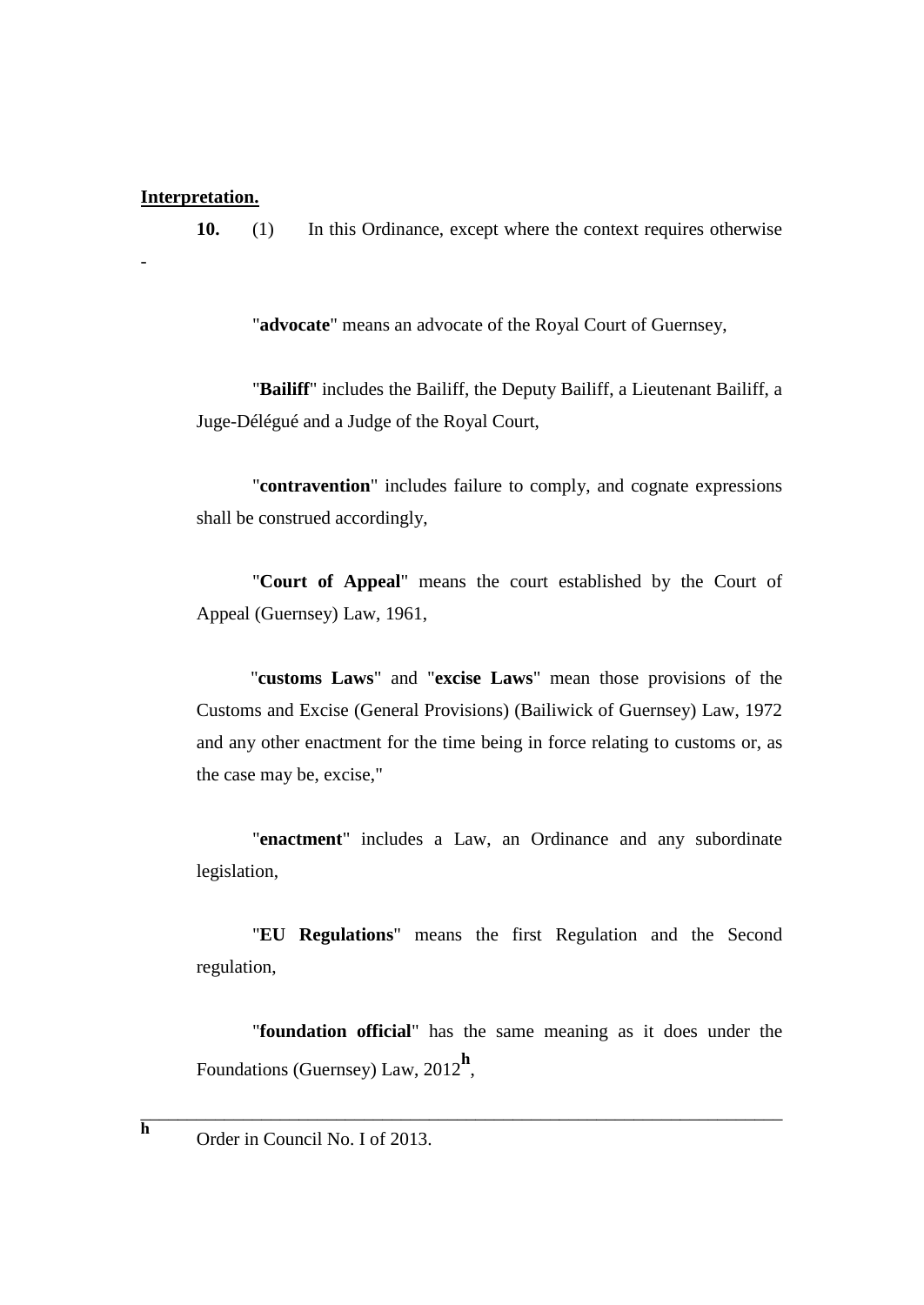"**Guernsey fishing vessel**" and "**Guernsey ship**" have the meanings given by section 294(1) of the Merchant Shipping (Bailiwick of Guernsey) Law, 2002**<sup>i</sup>** ,

"**Judge of the Royal Court**" means the office of that name established by section 1 of the Royal Court (Reform) (Guernsey) Law, 2008**<sup>j</sup>** ,

"**Ordinary Court**" means the Royal Court of Guernsey sitting as an Ordinary Court which, for the purposes of this Ordinance, may be validly constituted by the Bailiff sitting alone,

"**Policy Council**" means the States of Guernsey Policy Council,

"**subordinate legislation**" means any regulation, rule, order, rule of court, resolution, scheme, byelaw or other instrument made under any statutory, customary or inherent power and having legislative effect, but does not include an Ordinance, and

"**uniform scale of fines**" means the scale of fines from time to time in force under the Uniform Scale of Fines (Alderney) Law, 1989**<sup>k</sup>** ,

and other terms used in this Ordinance and the EU Regulations shall have the same respective meanings as in the EU Regulations.

\_\_\_\_\_\_\_\_\_\_\_\_\_\_\_\_\_\_\_\_\_\_\_\_\_\_\_\_\_\_\_\_\_\_\_\_\_\_\_\_\_\_\_\_\_\_\_\_\_\_\_\_\_\_\_\_\_\_\_\_\_\_\_\_\_\_\_\_\_

**k** Ordres en Conseil Vol. XXXI, p. 306.

**i** Ordres en Conseil Vol. XLIV(2), p. 1; Order in Council No. XIII of 2010; Merchant Shipping (Bailiwick of Guernsey) (Amendment) Law, 2014; Recueil d'Ordonnances Tome XXIX, p. 406; Tome XXXIII, p. 624; Guernsey Ordinance No. LIV of 2012.

**j** Order in Council No. XXII of 2008.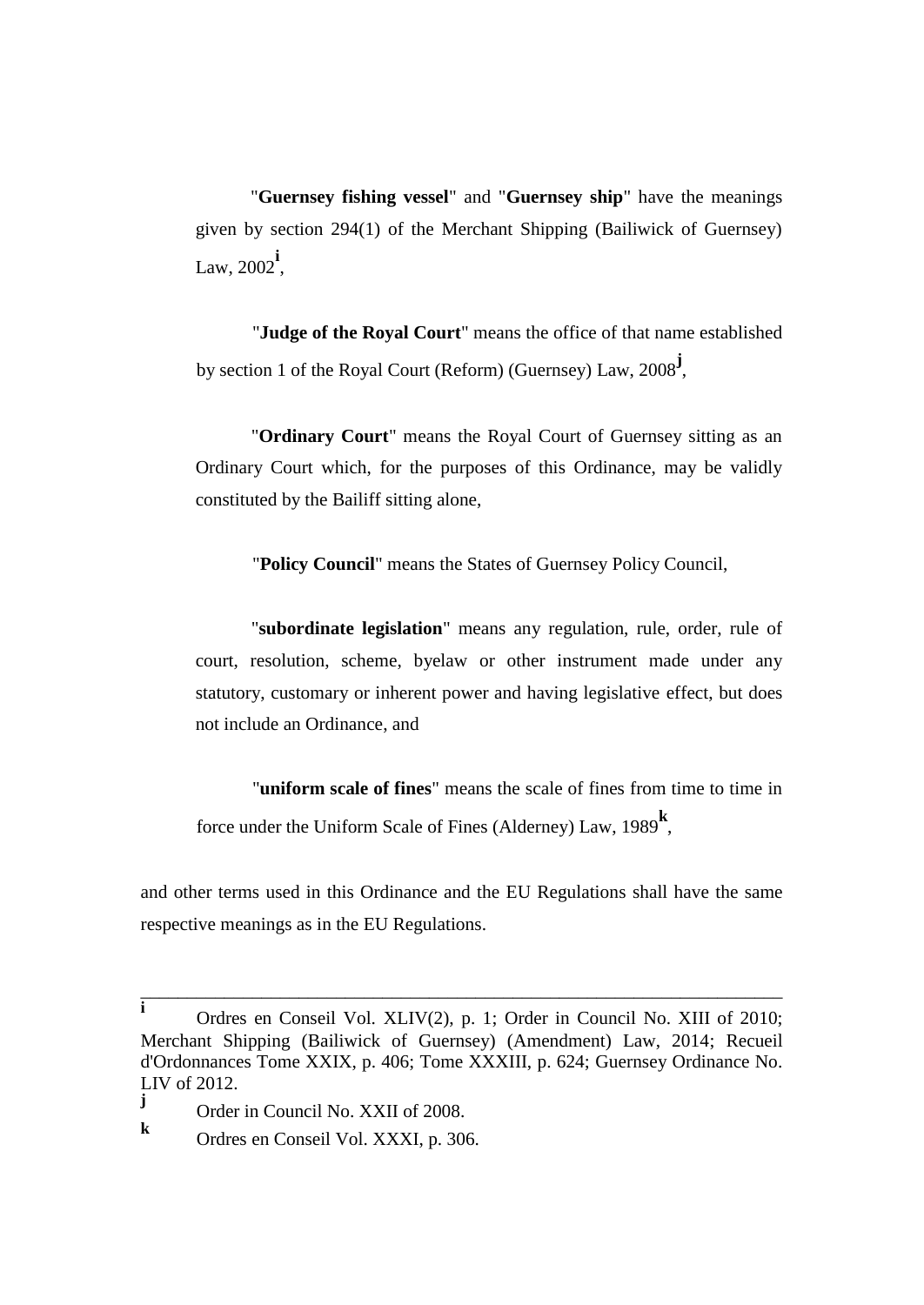(2) A reference in this Ordinance to an enactment or to the EU Regulations is a reference thereto as from time to time amended, repealed and reenacted (with or without modification), extended or applied.

## **Repeals**

- **11**. The following Ordinances are repealed
	- (a) the Ivory Coast (Restrictive Measures) (Alderney) Ordinance, 2005**<sup>l</sup>** ,
	- (b) the Ivory Coast (Freezing of Funds) (Alderney) Ordinance, 2006**<sup>m</sup>** , and
	- (c) the Ivory Coast (Freezing of Funds) (Alderney) (Amendment) Ordinance, 2011<sup>n</sup>.

# **Citation.**

**12.** This Ordinance may be cited as the Côte d'Ivoire (Restrictive Measures) (Alderney) Ordinance, 2015.

\_\_\_\_\_\_\_\_\_\_\_\_\_\_\_\_\_\_\_\_\_\_\_\_\_\_\_\_\_\_\_\_\_\_\_\_\_\_\_\_\_\_\_\_\_\_\_\_\_\_\_\_\_\_\_\_\_\_\_\_\_\_\_\_\_\_\_\_\_

**l** Ordinance No. IV of 2005.

**m** Ordinance No. I of 2006.

**n** Ordinance No. XIII of 2011.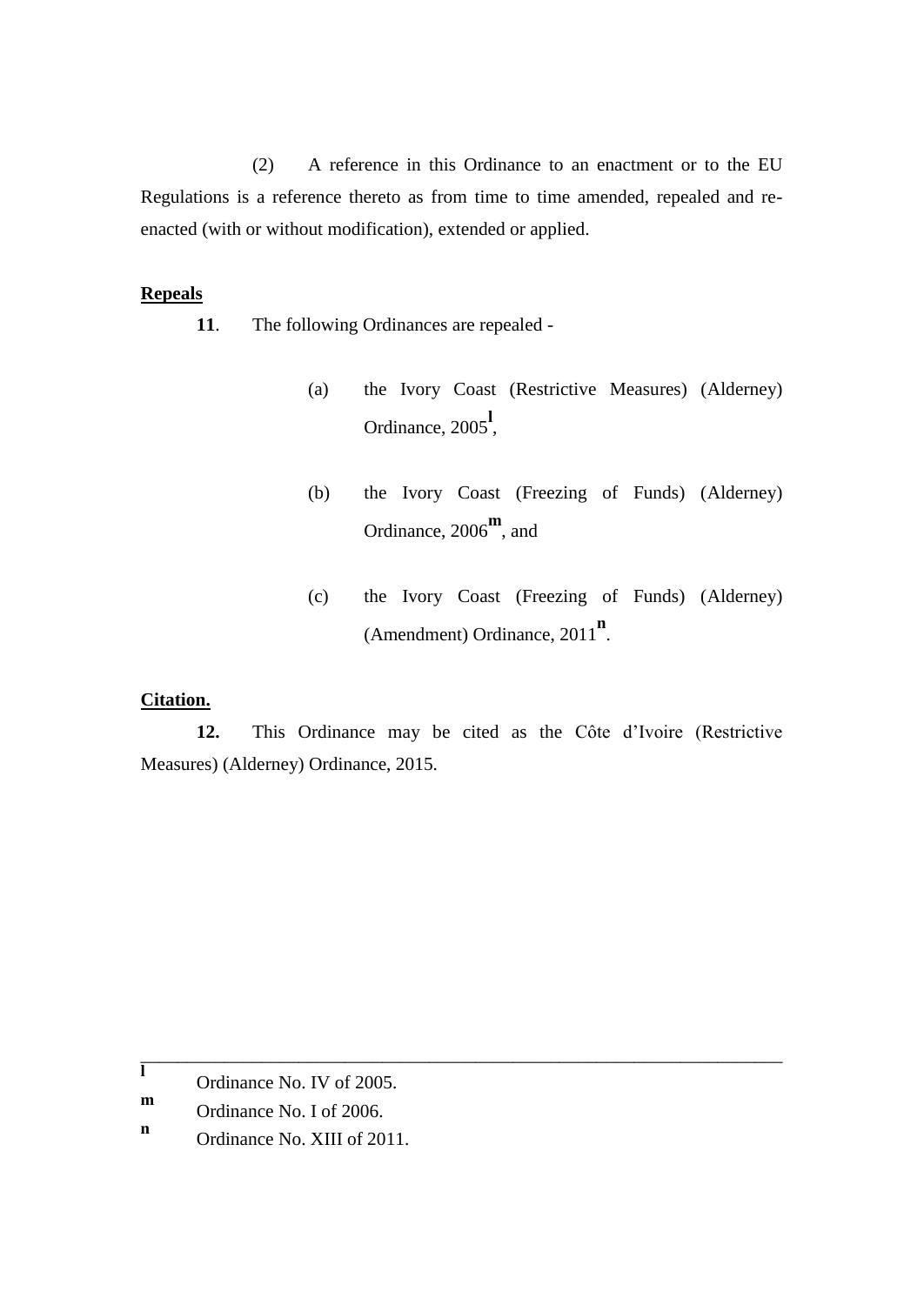#### **SCHEDULE**

## Section 4

## INFORMATION

**1.** (1) The Policy Council (or any person authorised by it for that purpose either generally or in a particular case) may request any person to furnish or produce to it (or, as the case may be, to that authorised person) such information and documents in his possession or control as the Policy Council (or, as the case may be, that authorised person) may require for the purpose of ensuring compliance with the EU Regulations; and a person to whom such a request is made shall comply with it within such time and in such manner as may be specified in the request.

(2) No obligation of secrecy or confidence or other restriction on the disclosure of information to which any person may be subject, whether arising by statute, contract or otherwise, is contravened by reason of the disclosure by that person or by any of his officers, servants or agents of any information or document in compliance with this Schedule.

(3) Nothing in this Schedule compels the production by an advocate or other legal adviser of a communication subject to legal professional privilege; but an advocate or other legal adviser may be required to give the name and address of any client.

(4) Where a person is convicted of an offence under this Schedule of failing to furnish any information or produce any document, the court may make an order requiring him, within such period as may be specified in the order, to furnish the information or produce the document.

(5) The power conferred by this paragraph to request any person to produce documents shall include power to take copies of or extracts from any document so produced and to request that person or, where that person is a body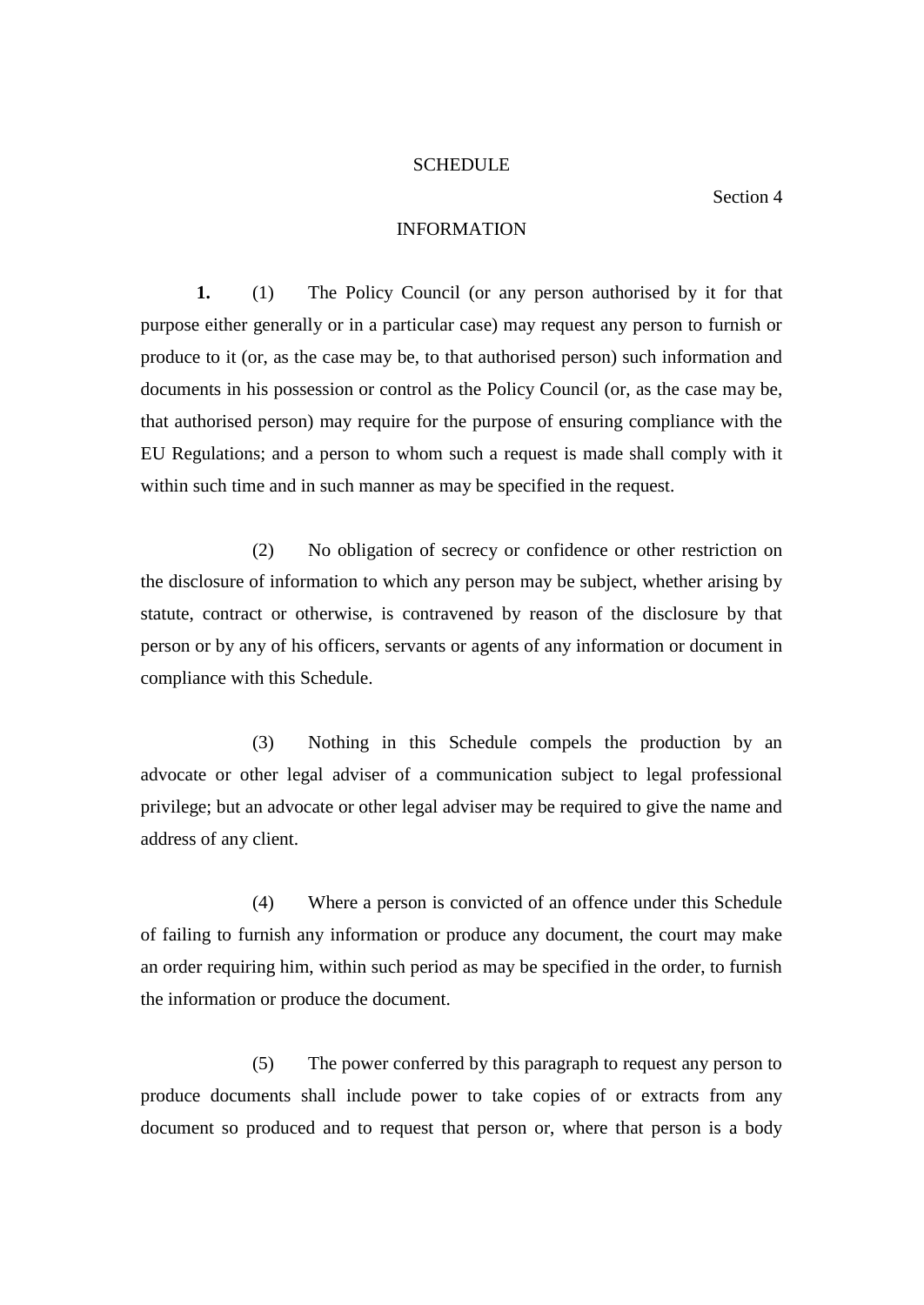corporate, any other person who is a present or past officer of, or is employed by, the body corporate, to provide an explanation of any such document.

- **2.** A person who
	- (a) without reasonable excuse, refuses or fails within the time and in the manner specified (or, if no time is specified, within a reasonable time) to comply with a request made under this Schedule,
	- (b) intentionally furnishes any false information, document or explanation, or recklessly furnishes any information, document or explanation which is false, to any person exercising his powers under this Schedule, or
	- (c) with intent to evade the provisions of this Schedule, destroys, mutilates, defaces, tampers with, falsifies, secretes, removes or otherwise disposes of any document,

is guilty of an offence.

**3.** (1) No information furnished or document produced (including any copy or extract made of any document produced) by any person in pursuance of a request or order made under this Schedule shall be disclosed except -

> (a) with the consent of the person by whom the information was furnished or the document was produced: provided that a person who has obtained information or is in possession of a document only in his capacity as servant or agent of another person may not give consent